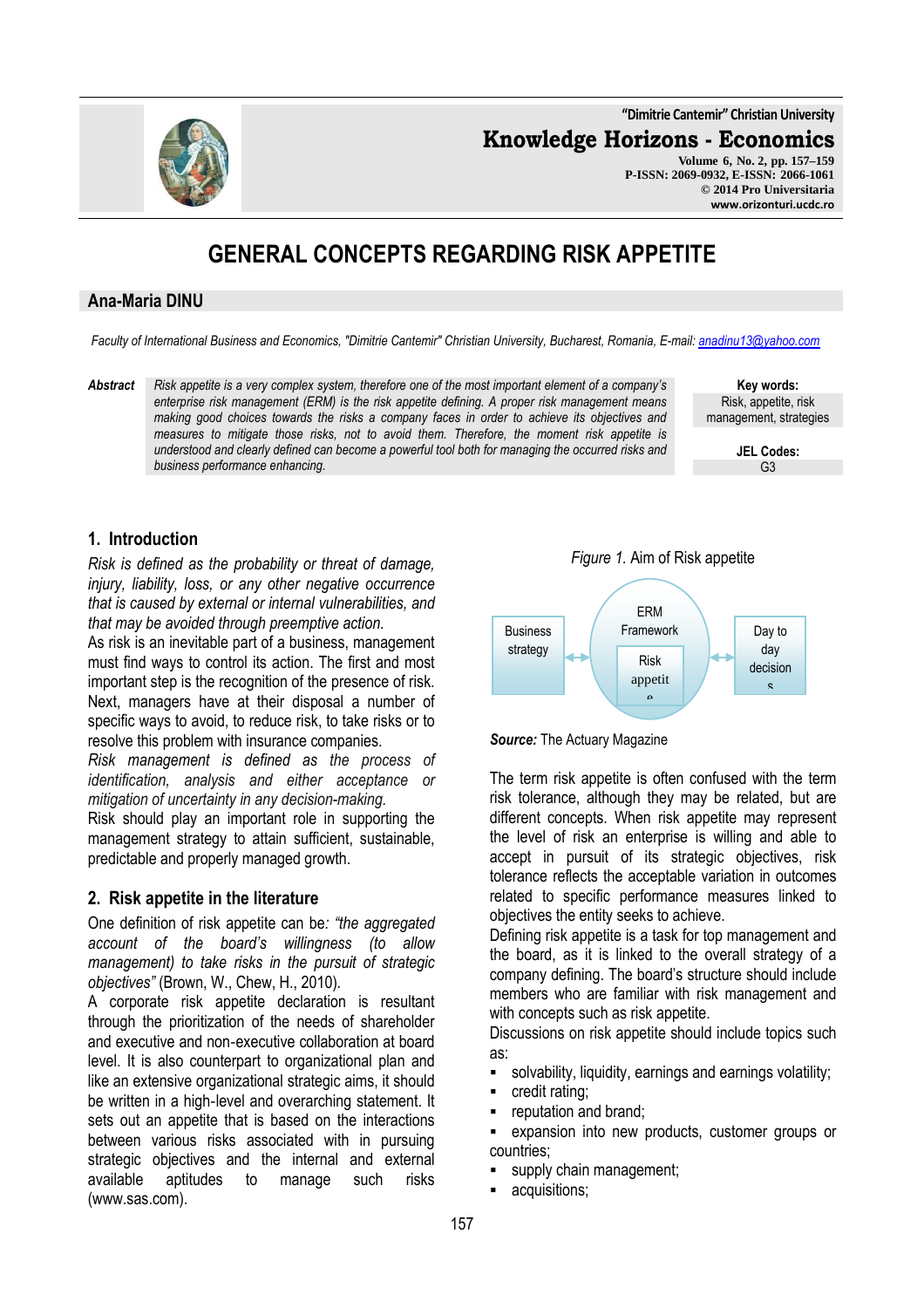- **EXECUTE:** environmental impact;
- corporate governance and compliance;
- human resources.

During conversations must be mentioned also the benefits of risk appetite, such as:

**•** optimization of business performance by decreasing uncertainty in the attainment of strategic goals and by enabling risk-taking only where exists value;

 reach of external shareholder expectations by restraining unnecessary risk taking and by generating communication with main stakeholders and day-to-day decision makers;

 allocation of risk management resources and driving awareness of risk in the corporate culture;

 clarity and norms providing around the company's risk attitude and ensuring consistency in risk decisions. The common objectives with risk appetite are around:

 clarifying and explaining to internal and external stakeholders a firm's appetite for risk in the pursuit of development and how it is managed;

 developing more reliable risk-based decision making, in order to support the strategy;

complying with regulatory principles;

improving business agility and enhancing risk-taking

to achieve revenues, through clear and timely understanding of appetite across the business;

**E** improving risk monitoring and prioritizing management actions and resourcing.



*Source:* The Actuary Magazine

#### **3. Designing a risk appetite**

 a model of risk appetite is presented and recommended to be tailored to the needs and maturity of the organization;

• the dimensions of maturity should be considered by the board in designing a risk appetite, including the business context, risk management culture, risk management processes, and risk management systems;

**E** it is important to recognize that multiple risk appetites may exist for different levels of risk, such as operational, strategic, and tactical;

 risk culture will affect an organization's ability to function within its risk appetite.

## **4. Constructing a risk appetite**

 the three levels of risk appetite should be addressed: strategic, tactical, and operational;

 an understanding of the control culture of the organization is necessary by looking at the "*propensity to take risk*" and the "*propensity to exercise control*";

**a** realistic measurement approach using relevant sources of data is essential for management and the board to identify and manage risk appetite.

## **5. Implementing a risk appetite**

**EXECT** before implementing, the organization should have a defined strategy, understand principal risks, and be able to describe the maturity of the risk management program in place;

 engage with stakeholders to ensure risk taking and control activities are aligned;

**Fig.** risk oversight committees should review and approve the risk appetite;

 critically review and be prepared to adjust risk appetite at the end of each reporting cycle.

#### **6. Governing a risk appetite**

• the board should govern four important points of the risk appetite model, including approval, measurement, monitoring, and learning.

 the risk appetite statement will shape the way the organization is managed.

# **Conclusions**

Defining risk appetite does not mean just the writing of a standalone statement that may lead to one company's decisions making in the business environment. A good and effective risk appetite rests on how it relates to the already established components of the company, such as strategy and business plans, and also how proper it is understood throughout the company. Also, risk appetite sets a clear strategic direction. Many of the factors that lead to a realistic risk appetite are the combination and integration of strategy development and risk identification process, the capture of sufficient data to allow the assessment of performance against risk appetite, providing strong leadership and support for risk appetite development process.